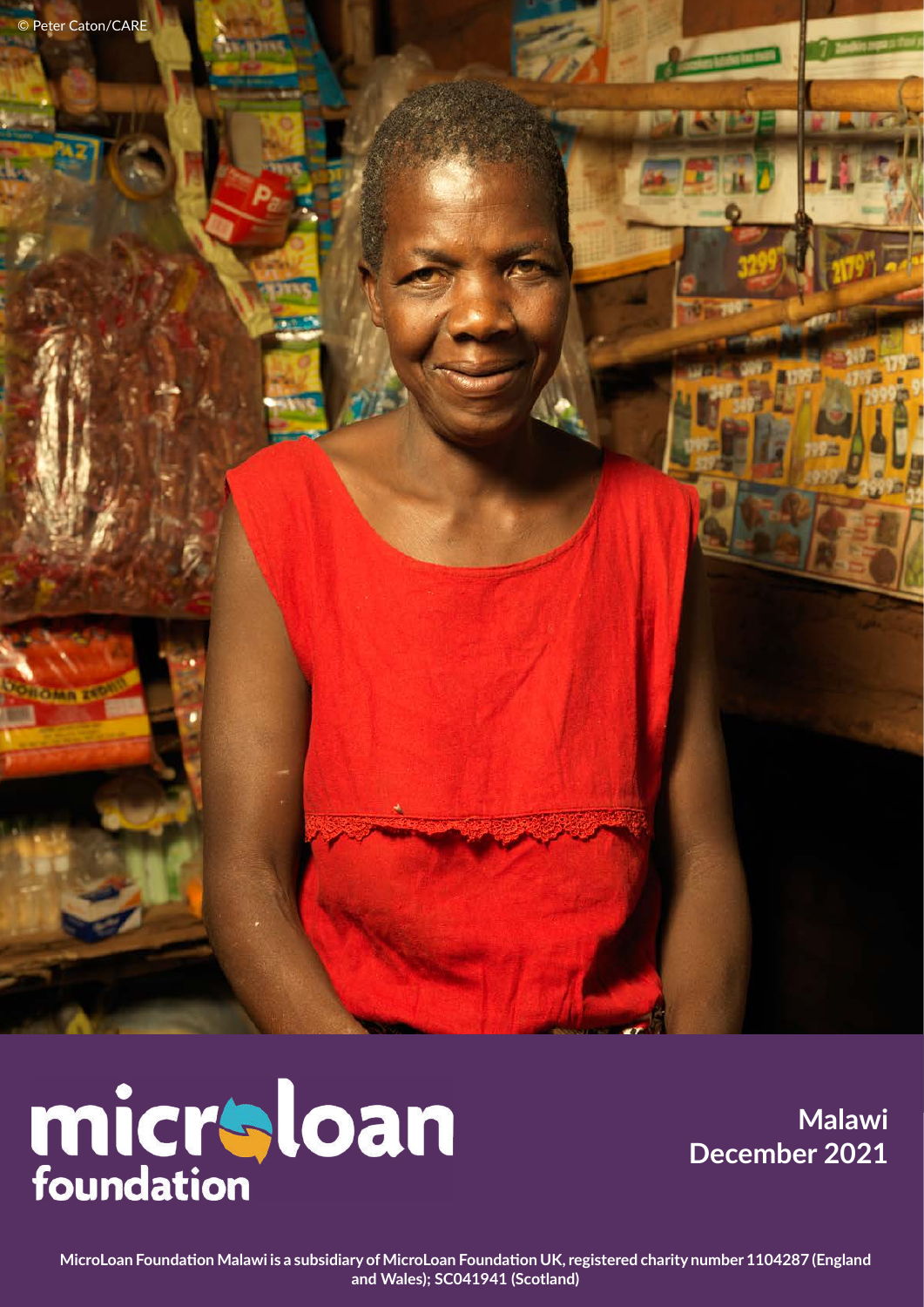# **MicroLoan Foundation Malawi**

## **Leadership Team**



MLF Malawi works towards achieving a long-term outcome that permits poor rural women to cope better with the challenges and stresses they face. MLF Malawi monitor activities and progress towards social and economic goals for their beneficiaries using rigorous and globally recognised systems. Their Social Performance Management model is often cited as an example of best practice, and is recognised by TrueLift, a global initiative pushing for accountability and learning in pro-poor programmes.

## **Social Performance Management**

#### **Chief Operating Officer**

Joseph is responsible for strategically developing our operations and supporting the strategic initiatives of the Board of Trustees and Executive Management Team.



**Malawi December 2021**

# micraloan foundation

MicroLoan Foundation Malawi (MLF Malawi) is where MicroLoan Foundation started its operations back in 2002.

Malawi currently ranks 174 in the Human Development Index reflecting the depth of poverty that MLF Malawi's clients face. Operations in Malawi focus on serving the under reached in rural communities.

MLF Malawi provides loans and ongoing business and financial literacy training to clients across its 18 branches. With a large proportion of clients engaging in farming, MLF Malawi also offers an agricultural and irrigation loan.

The loan book outstanding at the end of Q4 2021 was MWK 2,043,184,939 (US\$2,511,560) and MLF Malawi had a total of 29,276 active clients.

## **Key Products and Services**



This is to provide clients with ongoing support on any operational issues. It is monitored monthly to analyse any common issues coming from clients.

#### **Financial literacy and**  .. **business training**

MLF Malawi offer pre and post loan disbursement training modules which aim to help clients understand the purpose of the loans and ensure they are equipped to run and manage their businesses. Training modules include: market research, profit analysis, budgeting and the importance of savings. All training is taught through song, dance and role play due to high illiteracy rates.

This product has a flat interest rate of 6% per month. It is designed to support women intending to start small businesses or to provide additional capital to those that are already in business. No collateral is required.

## **Four - six month business loan**



In addition to loans, MLF Malawi facilitates savings among clients. As a non-deposit taking organisation, the clients are linked to third party providers for savings accounts. These savings are available to withdraw at any time required, with consent from the group.

The eight month agriculture loan is mostly used by the Nkhotakota branch for clients who grow rice. It takes longer to grow, yield, process and sell rice than crops like maize and soya. It has a grace period of four months and four bullet payments with a 5% interest rate.

This agricultural loan is offered to clients who grow crops such as maize and soya beans during the rainy season and take business loans during the dry season. Soya rotates well with maize and offers nutritional value to women and their families. Seven month agricultural loans have a 5.5% interest rate per month.



# **Seven month agriculture loan: soya and maize**

#### **Randall Williams**

#### **Chief Executive Officer**

With over 18 years of leadership experience in banking, mobile payments and programme development, Randall brings a wealth of knowledge and expertise to the role.

Randall obtained his bachelor's degree in Management Studies and Economics from the University of the West Indies (Jamaica), and holds a Masters in Finance from the University of London (UK). He also recently completed an Executive Certificate in Financial Inclusion from Harvard University (USA).

### **Saulos Mjojo Mhlanga Head of Shared Services**

Saulos has a strong background in project management, financial management, operations management and business development, acquired through working with different organizations including the British Council and the United Nations Development Program.

## **Malawi December 2021**



The irrigation loan runs for seven months with an interest rate of 6%. It has a grace period of four months and finishes with three bullet payments. The loan is intended for clients, primarily in Ntcheu, Dowa and Ntchisi branches, who grow cash crops such as Irish potatoes all year round.



This product is for clients in Ntchisi who are members of a co-operative known as Cheka, which is involved in the seed multiplication of soy bean and groundnuts. The loan term is seven months and the interest rate is 6%. The loan repayment is done in one bulk payment at the end of the seven months once the yield has been processed and sold to the buyer.

#### **Majora Somba**

#### **Chief Financial Officer**

Majora is a knowledgeable finance leader with extensive experience in the audit, banking and financial sectors with companies including First Capital Bank, Opportunity International Bank, New Finance Bank, Malawi Revenue Authority and KPMG. Majora is a Fellow of the ACCA (2011) and qualified with ACCA in 2005.